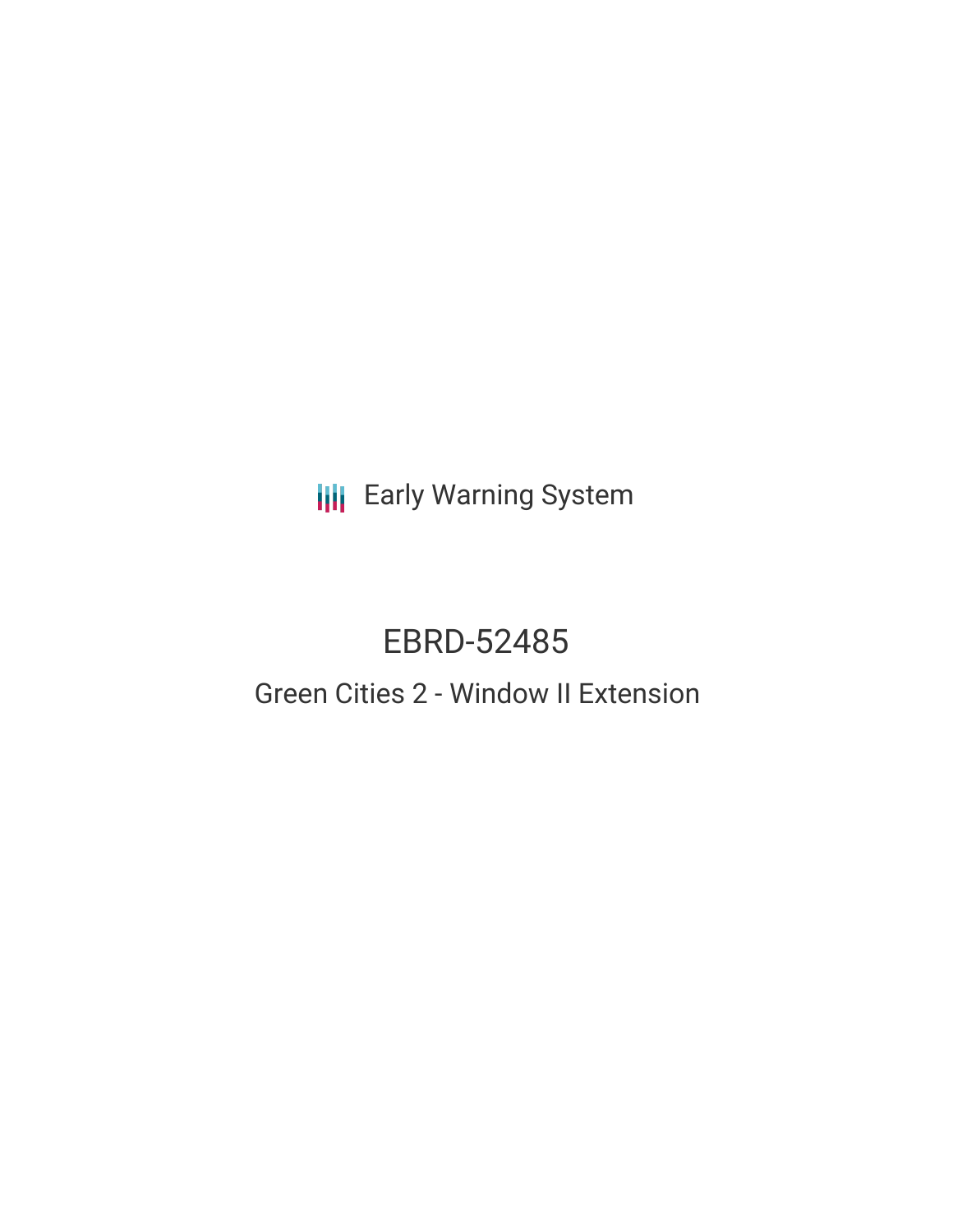

#### **Quick Facts**

| <b>Financial Institutions</b>  | European Bank for Reconstruction and Development (EBRD) |
|--------------------------------|---------------------------------------------------------|
| <b>Bank Risk Rating</b>        |                                                         |
| <b>Voting Date</b>             | 2020-11-18                                              |
| <b>Borrower</b>                | Government                                              |
| <b>Sectors</b>                 | Infrastructure, Law and Government                      |
| <b>Investment Type(s)</b>      | Loan                                                    |
| <b>Investment Amount (USD)</b> | \$11,528.00 million                                     |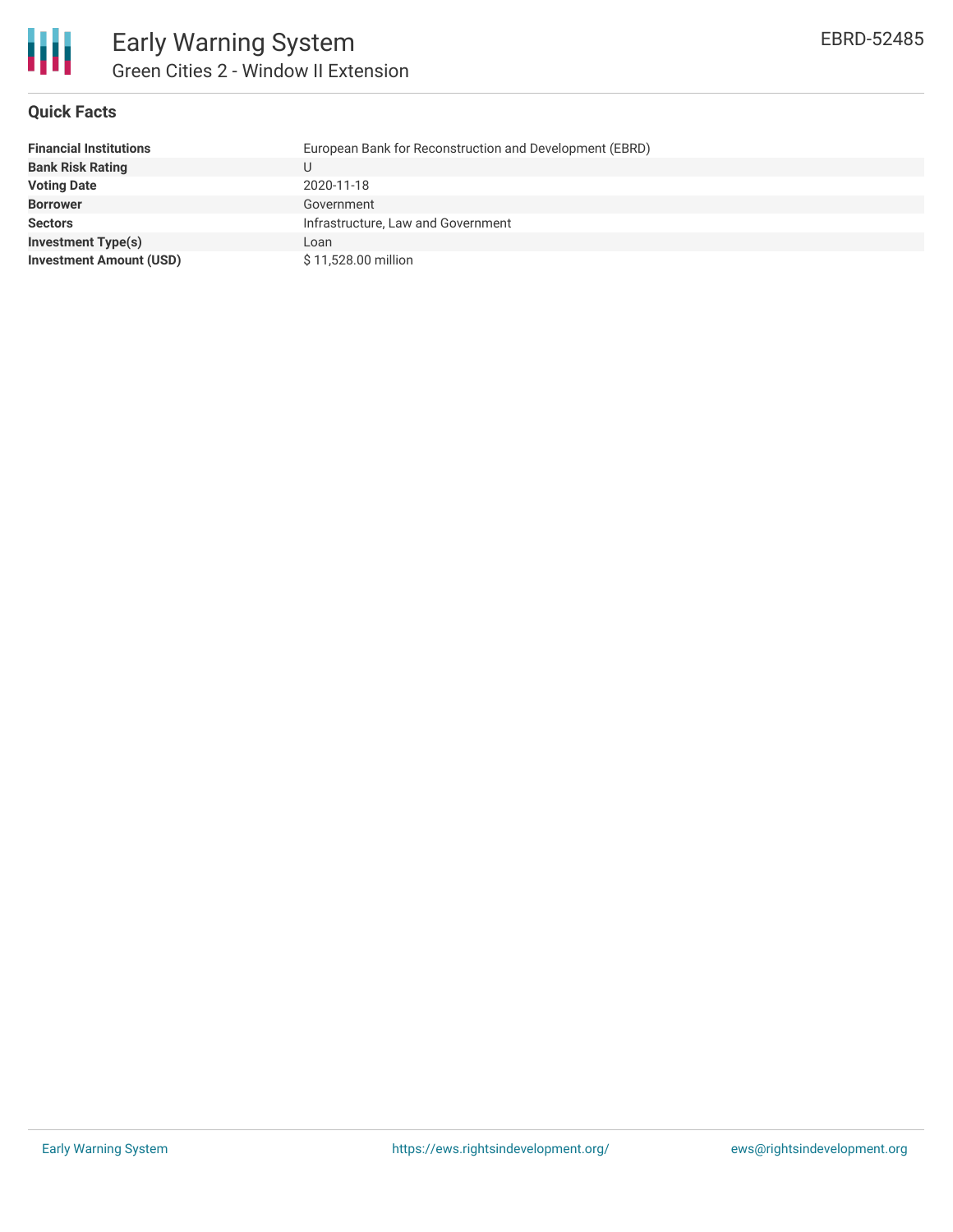

#### **Project Description**

EBRD is going to provide additional EUR 950 million for Window II under the second Green Cities Framework ('GrCF2 WII'), to support investments related to Green Cities, which will bring total funding under GrCF2 WII to EUR 1.65 billion.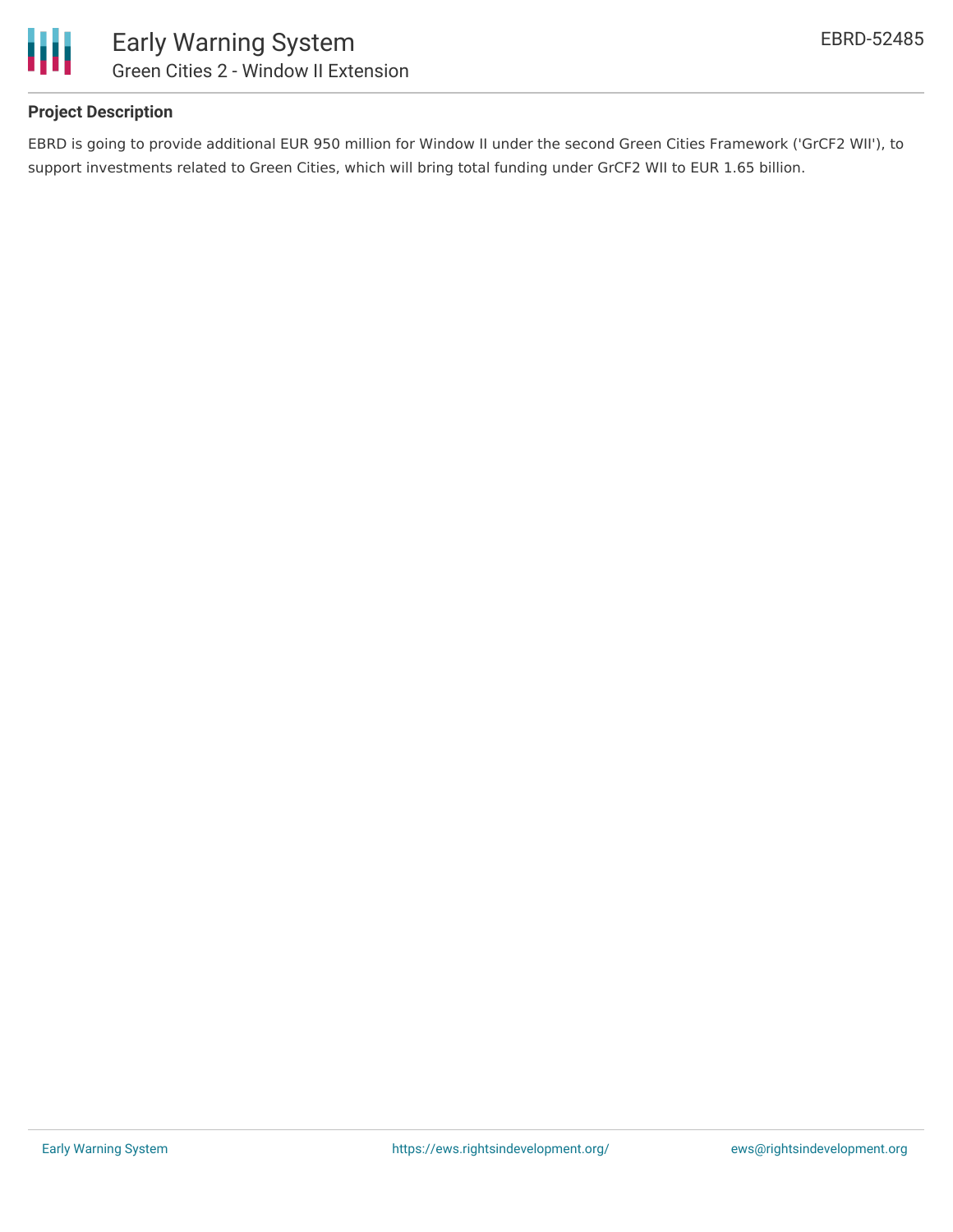#### **Investment Description**

European Bank for Reconstruction and Development (EBRD)